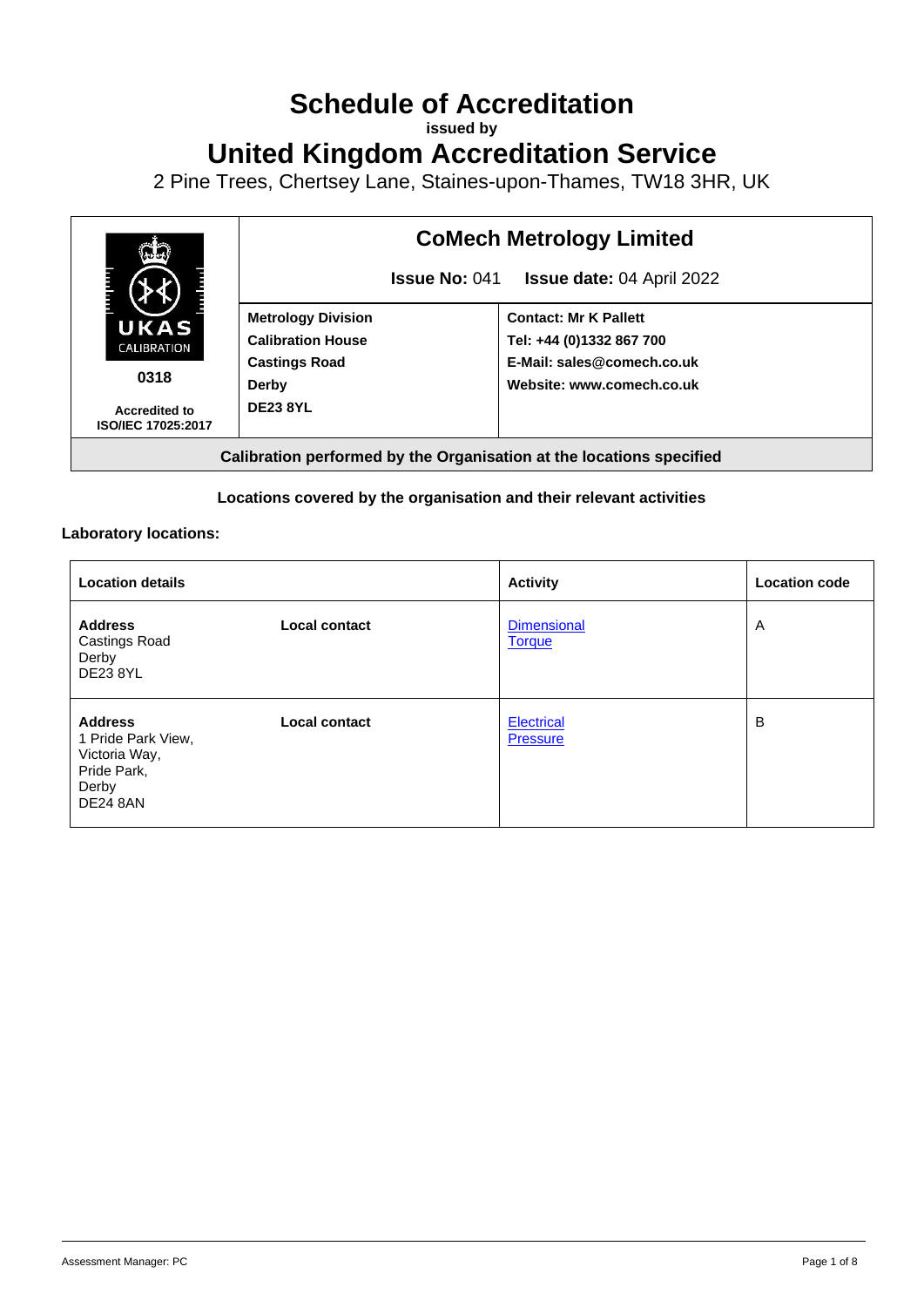|                                                    | <b>Schedule of Accreditation</b><br>issued by<br><b>United Kingdom Accreditation Service</b><br>2 Pine Trees, Chertsey Lane, Staines-upon-Thames, TW18 3HR, UK |
|----------------------------------------------------|----------------------------------------------------------------------------------------------------------------------------------------------------------------|
| UKAS<br>CALIBRATION                                | <b>CoMech Metrology Limited</b>                                                                                                                                |
| 0318<br><b>Accredited to</b><br>ISO/IEC 17025:2017 | <b>Issue No: <math>041</math></b><br><b>Issue date: 04 April 2022</b>                                                                                          |
|                                                    | Calibration performed by the Organisation at the locations specified                                                                                           |

<span id="page-1-0"></span>

| <b>Measured Quantity</b><br><b>Instrument or Gauge</b>                          | Range                                                                                         | <b>Expanded Measurement</b><br>Uncertainty $(k = 2)$                               | Remarks                                                                          | Location<br>Code |
|---------------------------------------------------------------------------------|-----------------------------------------------------------------------------------------------|------------------------------------------------------------------------------------|----------------------------------------------------------------------------------|------------------|
| RANGE IN MILLIMETRES AND UNDERTAINTY IN MICROMETRES<br>UNLESS OTHERWISE STATED  |                                                                                               |                                                                                    |                                                                                  |                  |
| <b>DIMENSIONAL</b>                                                              |                                                                                               |                                                                                    |                                                                                  |                  |
| <b>Micrometers</b><br>External<br>Internal<br>Depth                             | BS 870:2008, 0 to 600<br>BS 959:2008, 0 to 600<br>BS 6468:2008, 0 to 300                      | Heads 2.0<br>Setting and extension rods<br>$1.0 + (5.0 \times \text{length in m})$ | Calibrations may be<br>made in<br>metric or imperial<br>units.                   | Α                |
| Vernier gauges<br>Caliper<br>Height<br>Depth<br>Dial gauge type<br>Digital type | BS 887:2008 0 to 600<br>BS 1643:2008, 0 600<br>BS 6365:2008, 0 to 300<br>0 to 300<br>0 to 300 | Overall performance:<br>$10 + (30 \times \text{length in m})$                      |                                                                                  | Α                |
| Dial gauges and dial test<br>indicators                                         | 0 to 50<br>BS 907:2008 and BS<br>2795:1981                                                    | 3.6                                                                                |                                                                                  | A                |
| Surface texture of Gauges<br>(excluding surface texture<br>standards)           | As BS 1134: Part 1:1988                                                                       | 7.0 % (minimum 1.0 $\mu$ m Ra)                                                     |                                                                                  | Α                |
| Length gauges, flat and<br>spherical ended (excluding<br>length bars            | 25 to 1200                                                                                    | $1.0 + (5.0 \times \text{length in m})$                                            | Using a length<br>measuring<br>Machine or by<br>comparison with<br>End standards | Α                |
| Plain plug gauges parallel                                                      | 0 to 100                                                                                      | 2.1                                                                                | Using a length<br>measuring machine                                              |                  |
| Receiver and position gauges,<br>jigs, fixtures                                 | <b>Track Grinding Gauges</b><br>(HB221)<br>0 to 1440                                          | 29                                                                                 | Procedure CM-C-686                                                               | Α                |
|                                                                                 | Autocoupler Pin Checking<br>Gauges (HB035)<br>$0$ to $1.0$                                    | 3.0                                                                                | Procedure CM-C-706                                                               |                  |
|                                                                                 | Brake Pad Wear Gauge<br>(HB100)                                                               | 2.7                                                                                | Procedure CM-C-705                                                               |                  |
|                                                                                 | 0 to 10.0<br>Back to Back Gauges<br>(HB018)<br>0 to 1360                                      | 8.1                                                                                | Procedure CM-C-704                                                               |                  |
|                                                                                 |                                                                                               |                                                                                    |                                                                                  |                  |

# Calibration and Measurement Capability (CMC)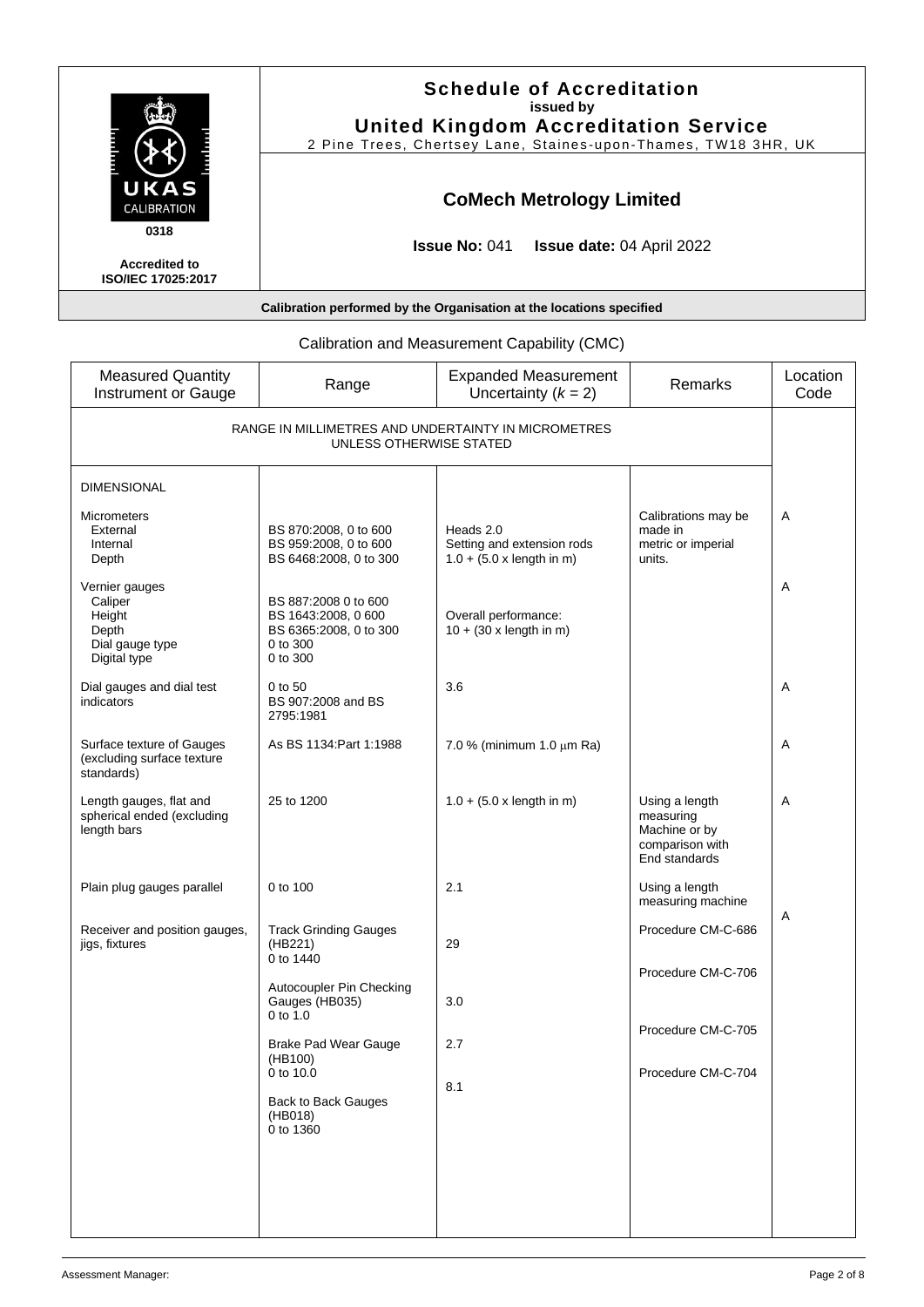|                                                           | <b>Schedule of Accreditation</b><br>issued by<br><b>United Kingdom Accreditation Service</b><br>2 Pine Trees, Chertsey Lane, Staines-upon-Thames, TW18 3HR, UK |
|-----------------------------------------------------------|----------------------------------------------------------------------------------------------------------------------------------------------------------------|
| UKAS<br>CALIBRATION                                       | <b>CoMech Metrology Limited</b>                                                                                                                                |
| 0318<br><b>Accredited to</b><br><b>ISO/IEC 17025:2017</b> | <b>Issue No: 041</b><br><b>Issue date: 04 April 2022</b>                                                                                                       |
|                                                           | Calibration performed by the Organisation at the locations specified                                                                                           |

<span id="page-2-2"></span><span id="page-2-1"></span><span id="page-2-0"></span>

| <b>Measured Quantity</b><br>Instrument or Gauge                                            | Range                                                                                                     | <b>Expanded Measurement</b><br>Uncertainty $(k = 2)$                                                                                                                                                                                                    | Remarks                                                              | Location<br>Code |
|--------------------------------------------------------------------------------------------|-----------------------------------------------------------------------------------------------------------|---------------------------------------------------------------------------------------------------------------------------------------------------------------------------------------------------------------------------------------------------------|----------------------------------------------------------------------|------------------|
| <b>PRESSURE</b>                                                                            |                                                                                                           |                                                                                                                                                                                                                                                         |                                                                      |                  |
| Gas pressure (gauge)                                                                       |                                                                                                           |                                                                                                                                                                                                                                                         | Methods consistent<br>with EURAMET CG17                              | В                |
| Calibration of pressure<br>measuring instruments and<br>gauges.                            | -80 kPa to 2 MPa                                                                                          | 0.48 kPa                                                                                                                                                                                                                                                |                                                                      |                  |
| Gas pressure (absolute)<br>Calibration of pressure<br>measuring instruments and<br>gauges. | 70 kPa to 2 MPa                                                                                           | 0.48 kPa                                                                                                                                                                                                                                                |                                                                      |                  |
| Hydraulic pressure (gauge)                                                                 |                                                                                                           |                                                                                                                                                                                                                                                         |                                                                      |                  |
| Calibration of pressure<br>measuring instruments and<br>gauges.                            | 500 kPa to 5.5 MPa<br>5 MPa to 110 MPa                                                                    | 0.039%<br>0.030 %                                                                                                                                                                                                                                       |                                                                      |                  |
| <b>TORQUE</b>                                                                              |                                                                                                           |                                                                                                                                                                                                                                                         |                                                                      |                  |
| Hand torque tools (excluding<br>torque screwdrivers)                                       | As BS EN ISO 6789 : 2017<br>5 N m to 1356 N m                                                             | 1.0%                                                                                                                                                                                                                                                    | Calibrations may also<br>be given in Ibf.in and<br>Ibf.ft.           | Α                |
| <b>ELECTRICAL</b>                                                                          |                                                                                                           |                                                                                                                                                                                                                                                         |                                                                      | B                |
|                                                                                            | in the remarks column.                                                                                    | Electrical values and uncertainties listed below are applicable for the calibration of both measurement instruments and for<br>instruments with an output. The method used is by direct comparison against laboratory standards unless otherwise stated |                                                                      |                  |
| DC Voltage                                                                                 | 0 mV to 100 mV<br>100 mV to 1 V<br>1 V to 10 V<br>10 V to 100 V<br>100 V to 1.1 kV                        | $10 \mu V/V + 860 \mu V$<br>$9.2 \mu V/V + 3.5 \mu V$<br>$9.2 \mu V/V + 25 \mu V$<br>12 µV/V + 340 µV<br>$18 \mu V/V + 3.4 \mu V$                                                                                                                       |                                                                      | B                |
| High Voltage                                                                               | 1 kV to 40 kV                                                                                             | $0.70% + 15V$                                                                                                                                                                                                                                           | These output values<br>can be measured.                              | в                |
| <b>DC Current</b>                                                                          | 0 $\mu$ A to 100 $\mu$ A<br>100 µA to 1 mA<br>1 mA to 10 mA<br>10 mA to 100 mA<br>100 mA to 1 A           | $23 \mu A/A + 3.3 nA$<br>23 µA/A + 21 nA<br>23 µA/A + 200 nA<br>$40 \mu A/A + 2.3 \mu A$<br>130 µA/A + 43 µA                                                                                                                                            |                                                                      | в                |
|                                                                                            | 1 A to 2 A<br>2 A to 20 A<br>20 A to 120 A                                                                | 82 µA/A + 370 µA<br>76 µA/A + 9.8 mA<br>$50 \mu A/A +$                                                                                                                                                                                                  | Values available for<br>direct measurement                           | В                |
| <b>DC Current</b>                                                                          | 1 A to 10.5 A<br>10.5 A to 20 A<br>20 A to 105 A<br>105 A to 525 A<br>525 A to 1000 A<br>1000 A to 2500 A | $0.074 \% + 1.2$ mA<br>$0.45% + 26$ mA<br>$0.075% + 12mA$<br>$0.075 \% + 60 \text{ mA}$<br>$0.50% + 1.3A$<br>$0.069 \% + 520$ mA                                                                                                                        | Output values above<br>10 A $-$ simulation<br>Using a multiturn coil | В                |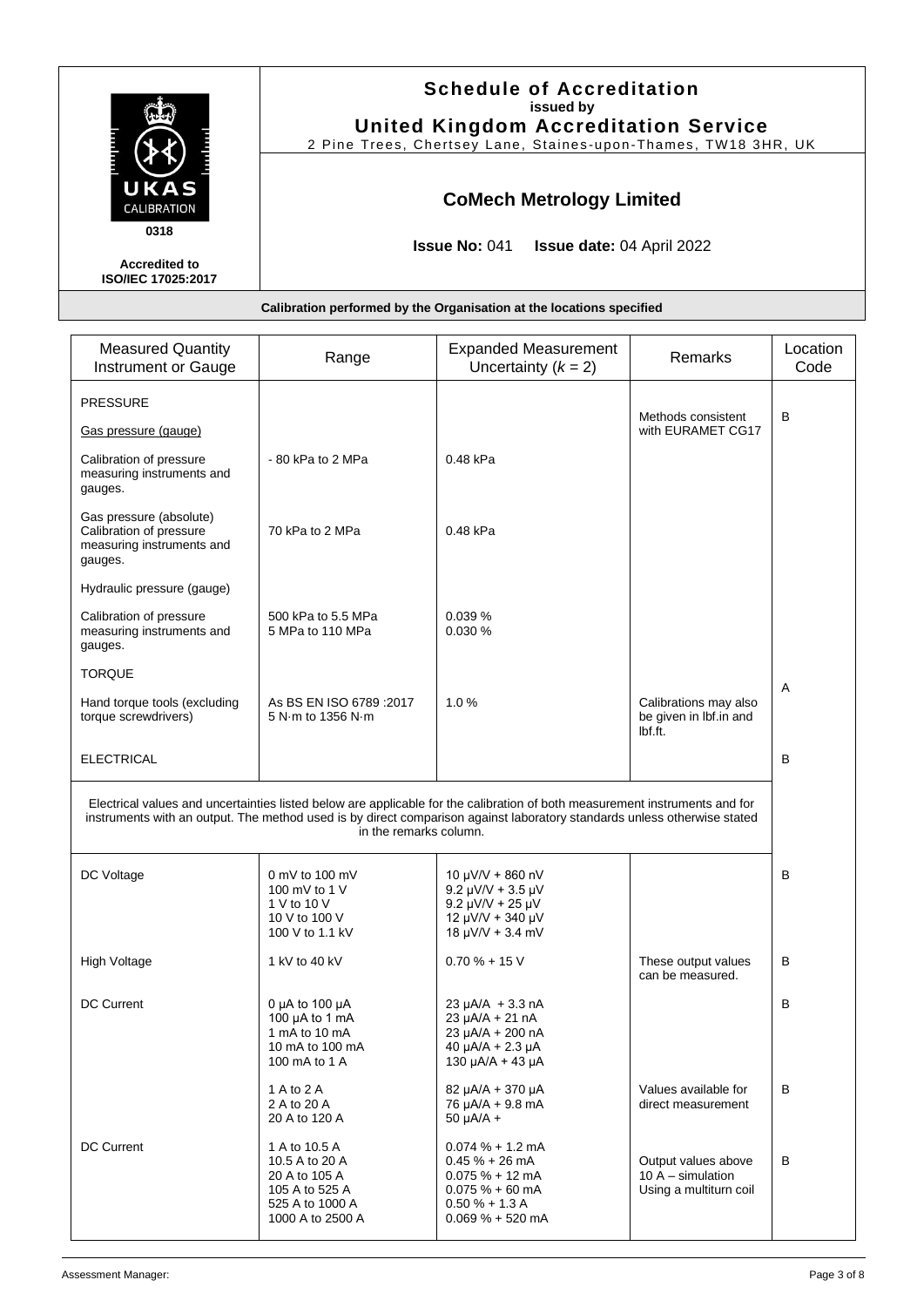|                                                   | <b>Schedule of Accreditation</b><br>issued by<br><b>United Kingdom Accreditation Service</b> |
|---------------------------------------------------|----------------------------------------------------------------------------------------------|
|                                                   | 2 Pine Trees, Chertsey Lane, Staines-upon-Thames, TW18 3HR, UK                               |
| UKAS<br><b>CALIBRATION</b>                        | <b>CoMech Metrology Limited</b>                                                              |
| 0318                                              | <b>Issue No: 041</b><br><b>Issue date: 04 April 2022</b>                                     |
| <b>Accredited to</b><br><b>ISO/IEC 17025:2017</b> |                                                                                              |
|                                                   | Calibration performed by the Organisation at the locations specified                         |

| <b>Measured Quantity</b><br><b>Instrument or Gauge</b> | Range                                                                                                                                                                                                                                                                                                                   | <b>Expanded Measurement</b><br>Uncertainty $(k = 2)$                                                                                                                                                                                                                                                                                                      | Remarks                                 | Location<br>Code |
|--------------------------------------------------------|-------------------------------------------------------------------------------------------------------------------------------------------------------------------------------------------------------------------------------------------------------------------------------------------------------------------------|-----------------------------------------------------------------------------------------------------------------------------------------------------------------------------------------------------------------------------------------------------------------------------------------------------------------------------------------------------------|-----------------------------------------|------------------|
| <b>ELECTRICAL continued</b>                            |                                                                                                                                                                                                                                                                                                                         |                                                                                                                                                                                                                                                                                                                                                           |                                         |                  |
| Resistance                                             | 0 $\Omega$ to 10 $\Omega$<br>10 $\Omega$ to 100 $\Omega$<br>100 $\Omega$ to 1 k $\Omega$<br>1 k $\Omega$ to 10 k $\Omega$<br>10 k $\Omega$ to 100 k $\Omega$<br>100 kΩ to 1 MΩ<br>1 M $\Omega$ to 100 M $\Omega$<br>10 M $\Omega$ to 100 M $\Omega$<br>100 M $\Omega$ to 1.1 G $\Omega$<br>1 G $\Omega$ to 2 G $\Omega$ | $17 \mu\Omega/\Omega + 180 \mu\Omega$<br>$14 \mu\Omega/\Omega + 1.0 \mu\Omega$<br>12 $\mu\Omega/\Omega$ + 58 m $\Omega$<br>12 $\mu\Omega/\Omega$ + 84 m $\Omega$<br>$12 \mu\Omega/\Omega + 1.0 \Omega$<br>$17 \mu\Omega/\Omega + 61 \Omega$<br>58 $\mu\Omega/\Omega$ + 320 $\Omega$<br>$0.058 \% + 32 k\Omega$<br>$0.58 \% + 720 k\Omega$<br>21 $M\Omega$ |                                         | В                |
| <b>AC Voltage</b>                                      | 1 mV to 100 mV<br>50 Hz to 1 kHz<br>1 kHz to 10 kHz<br>10 kHz to 50 kHz                                                                                                                                                                                                                                                 | $0.070 \% + 17 \mu V$<br>$0.024 \% + 16 \mu V$<br>$0.16 \% + 67 \mu V$                                                                                                                                                                                                                                                                                    |                                         | B                |
|                                                        | 100 mV to 1 V<br>40 Hz to 1 kHz<br>1 kHz to 10 kHz<br>10 kHz to 50 kHz                                                                                                                                                                                                                                                  | $0.071 \% + 130 \mu V$<br>$0.025 \% + 130 \mu V$<br>$0.18\% + 1.5$ mV                                                                                                                                                                                                                                                                                     |                                         |                  |
|                                                        | 1 V to 10 V<br>40 Hz to 1 kHz<br>1 kHz to 10 kHz<br>10 kHz to 50 kHz                                                                                                                                                                                                                                                    | $700 \mu V/V + 1.3 \mu V$<br>250 µV/V + 1.3 mV<br>$0.18 \% + 4.9 mV$                                                                                                                                                                                                                                                                                      |                                         |                  |
|                                                        | 10 V to 100 V<br>40 Hz to 1 kHz<br>1 kHz to 10 kHz<br>10 kHz to 50 kHz                                                                                                                                                                                                                                                  | $0.070% + 13$ mV<br>$0.036 \% + 12 mV$<br>$0.18 \% + 50$ mV                                                                                                                                                                                                                                                                                               |                                         |                  |
|                                                        | 100 V to 750 V<br>40 Hz to 1 kHz<br>1 kHz to 10 kHz                                                                                                                                                                                                                                                                     | $0.094 \% + 240$ mV<br>$0.18 \% + 460$ mV                                                                                                                                                                                                                                                                                                                 |                                         |                  |
|                                                        | 750 V to 1050 V<br>10 Hz to 3 kHz<br>3 kHz to 10 kHz<br>10 kHz to 20 kHz                                                                                                                                                                                                                                                | $0.094 \% + 160$ mV<br>$0.094 \% + 250$ mV<br>$0.14\% + 370$ mV                                                                                                                                                                                                                                                                                           |                                         |                  |
| <b>High Voltage</b>                                    | 1 kV to 40 kV 50 Hz to 60<br>Hz                                                                                                                                                                                                                                                                                         | $1.5 \% + 45 V$                                                                                                                                                                                                                                                                                                                                           | These output values<br>can be measured. | В                |
| <b>AC Current</b>                                      | 1 µA to 100 µA<br>40 Hz to 1 kHz                                                                                                                                                                                                                                                                                        | $0.18% + 38nA$                                                                                                                                                                                                                                                                                                                                            |                                         | В                |
|                                                        | 100 $\mu$ A to 1 mA<br>40 Hz to 1 kHz                                                                                                                                                                                                                                                                                   | $0.46 \% + 270 nA$                                                                                                                                                                                                                                                                                                                                        |                                         |                  |
|                                                        | 1 mA to 10 mA<br>40 Hz to 1 kHz<br>1 kHz to 5 kHz                                                                                                                                                                                                                                                                       | $0.47% + 2.8 \mu A$<br>$0.035 \% + 5.3 \mu A$                                                                                                                                                                                                                                                                                                             |                                         |                  |
|                                                        | 10 mA to 100 mA<br>40 Hz to 1 kHz                                                                                                                                                                                                                                                                                       | $0.46 \% + 15 \mu A$                                                                                                                                                                                                                                                                                                                                      |                                         |                  |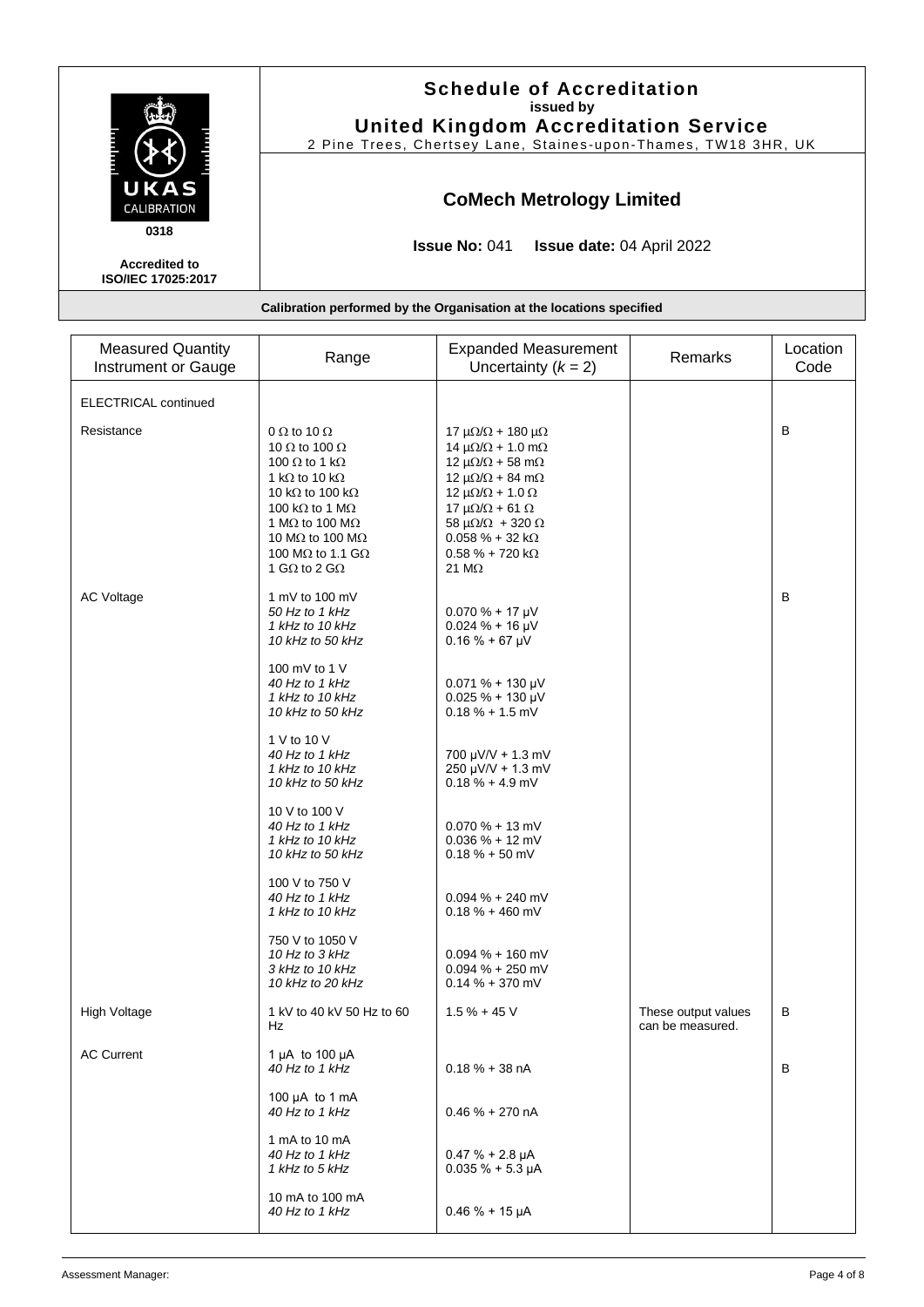|                                            | <b>Schedule of Accreditation</b><br>issued by                        |
|--------------------------------------------|----------------------------------------------------------------------|
|                                            | <b>United Kingdom Accreditation Service</b>                          |
|                                            | 2 Pine Trees, Chertsey Lane, Staines-upon-Thames, TW18 3HR, UK       |
| UKAS<br>CALIBRATION                        | <b>CoMech Metrology Limited</b>                                      |
|                                            |                                                                      |
| 0318                                       | <b>Issue No: 041</b><br><b>Issue date: 04 April 2022</b>             |
| <b>Accredited to</b><br>ISO/IEC 17025:2017 |                                                                      |
|                                            |                                                                      |
|                                            | Calibration performed by the Organisation at the locations specified |

| <b>Measured Quantity</b><br>Instrument or Gauge | Range                                                                                                                                                                 | <b>Expanded Measurement</b><br>Uncertainty $(k = 2)$                                                                                                                   | Remarks                                                           | Location<br>Code |
|-------------------------------------------------|-----------------------------------------------------------------------------------------------------------------------------------------------------------------------|------------------------------------------------------------------------------------------------------------------------------------------------------------------------|-------------------------------------------------------------------|------------------|
| AC Current (continued)                          | 100 mA to 1 A<br>40 Hz to 1 kHz                                                                                                                                       | $0.46% + 340 \mu A$                                                                                                                                                    |                                                                   | B                |
|                                                 | 1 A to 3.2 A<br>10 Hz to 3 kHz<br>3 kHz to 10 kHz                                                                                                                     | $0.12 \% + 560 \mu A$<br>$0.13 \% + 3.0$ mA                                                                                                                            |                                                                   |                  |
|                                                 | 3.2 A to 10.5 A<br>10 Hz to 3 kHz<br>3 kHz to 10 kHz                                                                                                                  | $0.23 \% + 4.4 mA$<br>$0.58 \% + 12$ mA                                                                                                                                |                                                                   |                  |
|                                                 | 10.5 A to 120 A<br>50 Hz<br>51 Hz to 100 Hz                                                                                                                           | $0.36% + 140$ mA<br>$0.58 \% + 110$ mA                                                                                                                                 | Simulation using a<br>Multiturn coil                              |                  |
|                                                 | 10.5 A to 105 A<br>10 Hz to 400 Hz                                                                                                                                    | $0.28 \% + 44 mA$                                                                                                                                                      |                                                                   |                  |
|                                                 | 105 A to 525 A<br>10 Hz to 400 Hz                                                                                                                                     | $0.28 \% + 220$ mA                                                                                                                                                     |                                                                   |                  |
|                                                 | 500 A to 1000 A<br>$50$ Hz<br>51 Hz to 100 Hz                                                                                                                         | $0.043 \% + 130$ mA<br>$0.043 \% + 310$ mA                                                                                                                             |                                                                   |                  |
|                                                 | 1000 A to 2500 A<br>50 Hz to 100 Hz                                                                                                                                   | $0.043 \% + 1.3 A$                                                                                                                                                     |                                                                   |                  |
| Capacitance 1 kHz                               | $0.5$ nF to 4 nF<br>4 nF to 40 nF<br>40 nF to 400 nF<br>400 nF to 4 µF<br>4 µF to 40 $\mu$ F<br>40 µF to 400 µF<br>400 µF to 4 mF<br>4 mF to 40 mF                    | $0.50% + 18pF$<br>$0.40% + 36$ pF<br>$0.40% + 190$ pF<br>$0.50 \% + 580$ pF<br>$0.60 \% + 20 nF$<br>$0.60 \% + 190$ nF<br>$0.60 \% + 59 \mu F$<br>$0.20 \% + 70 \mu F$ | Simulated values for<br>the calibration of<br>capacitance meters. | B                |
| Oscilloscopes                                   |                                                                                                                                                                       |                                                                                                                                                                        |                                                                   |                  |
| Vertical deflection                             | At 1 kHz<br>10 mV to 100 mV<br>100 mV to 120 V                                                                                                                        | $0.040 \% + 27 \mu V$<br>0.050 %                                                                                                                                       |                                                                   | B                |
| Horizontal deflection                           | 2 ns to $5s$                                                                                                                                                          | 0.12%                                                                                                                                                                  |                                                                   |                  |
| 17th Edition capability                         |                                                                                                                                                                       |                                                                                                                                                                        |                                                                   |                  |
| <b>Insulation Resistance</b>                    | 10 k $\Omega$ to 40 k $\Omega$<br>40 k $\Omega$ to 200 k $\Omega$<br>200 k $\Omega$ to 10 M $\Omega$<br>10 M $\Omega$ to 1 G $\Omega$<br>1 G $\Omega$ to 2 G $\Omega$ | $0.020 \% + 15 \Omega$<br>$0.025 \% + 15 \Omega$<br>$0.050 \% + 590 \Omega$<br>$0.22 \% + 120 k\Omega$<br>$0.52 \% + 120 k\Omega$                                      |                                                                   | в                |
| Insulation Resistance:<br>test current          | 0 mA to 9.9 mA                                                                                                                                                        | 76 µA                                                                                                                                                                  |                                                                   |                  |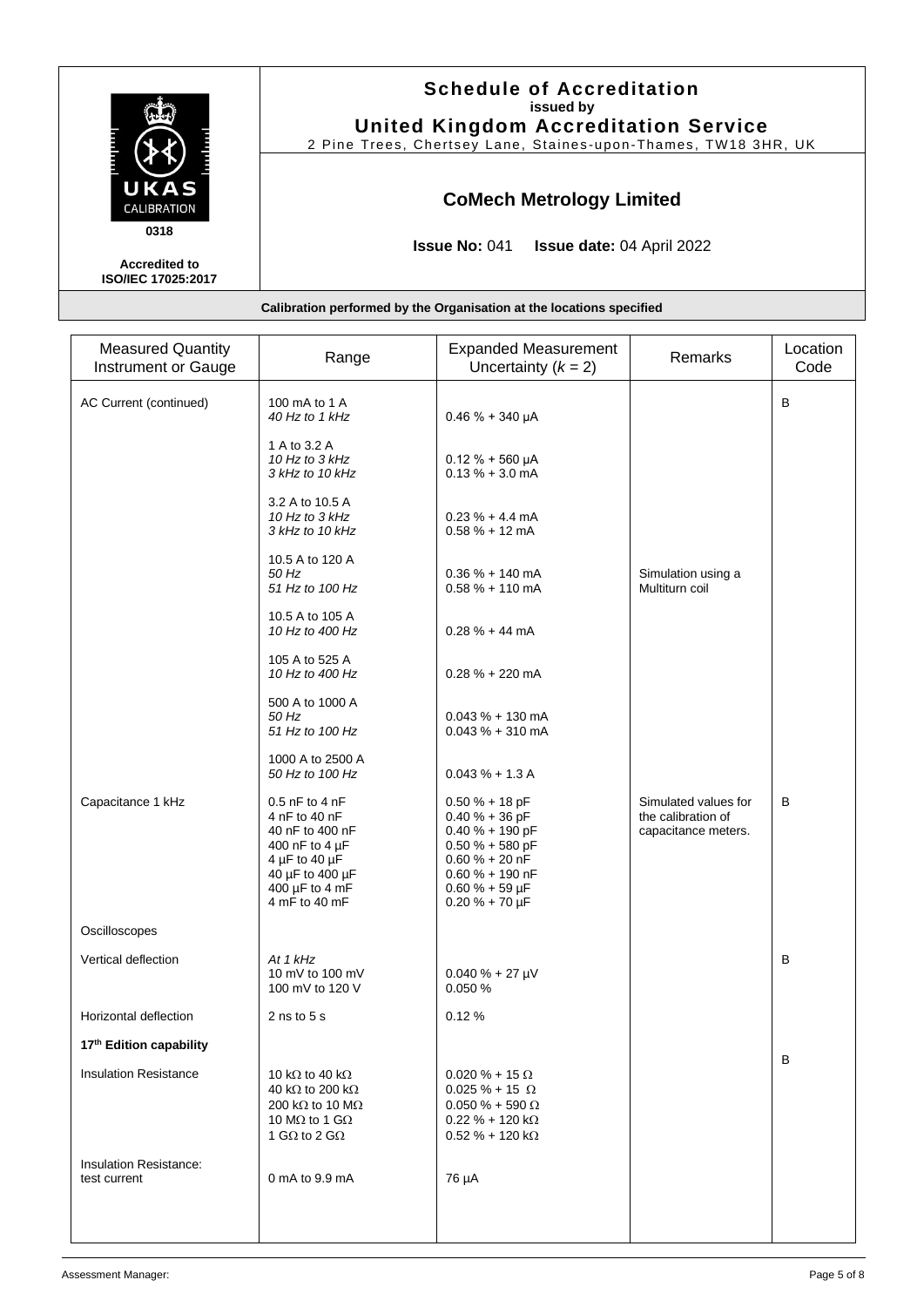|                                                    | <b>Schedule of Accreditation</b><br>issued by<br><b>United Kingdom Accreditation Service</b><br>2 Pine Trees, Chertsey Lane, Staines-upon-Thames, TW18 3HR, UK |
|----------------------------------------------------|----------------------------------------------------------------------------------------------------------------------------------------------------------------|
| UKAS<br><b>CALIBRATION</b>                         | <b>CoMech Metrology Limited</b>                                                                                                                                |
| 0318<br><b>Accredited to</b><br>ISO/IEC 17025:2017 | <b>Issue No: 041</b><br><b>Issue date: 04 April 2022</b>                                                                                                       |
|                                                    | Calibration performed by the Organisation at the locations specified                                                                                           |

| <b>Measured Quantity</b><br>Instrument or Gauge | Range                                                                                                                                                                                                                             | <b>Expanded Measurement</b><br>Uncertainty $(k = 2)$                                                                                                                                | Remarks | Location<br>Code |
|-------------------------------------------------|-----------------------------------------------------------------------------------------------------------------------------------------------------------------------------------------------------------------------------------|-------------------------------------------------------------------------------------------------------------------------------------------------------------------------------------|---------|------------------|
| Continuity resistance                           | 100 m $\Omega$ to 400 m $\Omega$<br>400 m $\Omega$ to 5 $\Omega$<br>$5 \Omega$ to 30 $\Omega$<br>$30 \Omega$ to 200 $\Omega$<br>200 $\Omega$ to 2 k $\Omega$<br>2 k $\Omega$ to 10 k $\Omega$                                     | $1.0\% + 1.5 \text{ m}\Omega$<br>$0.80\% + 8.3 \text{ m}\Omega$<br>0.12%<br>0.11%<br>0.11%<br>0.17%                                                                                 |         | B                |
| Continuity resistance current                   | 50 mA to 400 mA                                                                                                                                                                                                                   | 21 %                                                                                                                                                                                |         | B                |
| Voltage Output                                  | 3 V to 600 V<br>3 V 50 Hz to 600 V 50 Hz                                                                                                                                                                                          | 0.15%<br>0.18%                                                                                                                                                                      |         |                  |
| Voltage measurement                             | 180 mV to 1 kV<br>130 mV 50 Hz to 1 kV 50 Hz                                                                                                                                                                                      | $0.060 \% + 180$ mV<br>$0.10 \% + 130$ mV                                                                                                                                           |         | В                |
| High Voltage 50 Hz                              | 1 kV to 7 kV<br>10 kV to 25 kV                                                                                                                                                                                                    | $0.25% + 24V$<br>0.25 % +120 V                                                                                                                                                      |         | B                |
| High Voltage DC                                 | 1 kV to 10 kV<br>10 kV to 25 kV                                                                                                                                                                                                   | $0.060 \% + 40 V$<br>$0.060 \% + 120 V$                                                                                                                                             |         | В                |
| High Voltage Current 50 Hz                      | 300 µA<br>3 mA<br>30 mA<br>300 mA                                                                                                                                                                                                 | $0.36 \% + 3.4 \mu A$<br>$0.24 \% + 8.5 \mu A$<br>$0.58 \% + 27 \mu A$<br>$0.23 \% + 180 \mu A$                                                                                     |         | B                |
| High Voltage Current DC                         | 300 µA<br>3 mA<br>30 mA<br>300 mA                                                                                                                                                                                                 | $0.36 \% + 3.4 \mu A$<br>$0.24 \% + 8.5 \mu A$<br>$0.58 \% + 25 \mu A$<br>$0.23 \% + 180 \mu A$                                                                                     |         | B                |
| Loop impedance 50 Hz                            | 10 m $\Omega$ to 90 m $\Omega$<br>90 m $\Omega$ to 320 m $\Omega$<br>320 m $\Omega$ to 490 m $\Omega$<br>490 m $\Omega$ to 1 $\Omega$<br>1 $\Omega$ to 5 $\Omega$<br>$5 \Omega$ to $500 \Omega$<br>500 $\Omega$ to 1.8 k $\Omega$ | $3.7 \% + 18 m\Omega$<br>$1.8 \% + 18 m\Omega$<br>$0.90 \% + 23 m\Omega$<br>$0.60 \% + 24 m\Omega$<br>$0.30 \% + 43 m\Omega$<br>$0.10 \% + 200$ m $\Omega$<br>$0.10 \% + 24 \Omega$ |         | B                |
| RCD Trip Current 50 Hz                          | 1 mA to 30 mA<br>30 mA to 300 mA<br>300 mA to 3 A                                                                                                                                                                                 | $0.20 \% + 38 \mu A$<br>$0.20% + 1.4mA$<br>$0.20% + 11$ mA                                                                                                                          |         | B                |
| <b>RCD Trip time</b>                            | $0 \text{ ms}$ to $5 \text{ s}$                                                                                                                                                                                                   | $0.10 \% + 4.7 ms$                                                                                                                                                                  |         | В                |
| <b>PAT Insulation resistance</b>                | 10 k $\Omega$ to 40 k $\Omega$<br>40 kΩ to 200 kΩ<br>200 kΩ to 10 MΩ<br>10 MQ to 1 GQ<br>1 GQ to 2 GQ                                                                                                                             | $0.020 \% + 15 \Omega$<br>$0.025 \% + 15 \Omega$<br>$0.050 \% + 590 \Omega$<br>$0.22 \% + 120 k\Omega$<br>$0.52 \% + 120 K\Omega$                                                   |         | B                |
| Earth Bond resistance                           | 0 $\Omega$ to 10 $\Omega$<br>10 $\Omega$ to 1 k $\Omega$                                                                                                                                                                          | $0.30 \% + 40 m\Omega$<br>$0.11 \% + 200 m\Omega$                                                                                                                                   |         | В                |
| Earth bond current                              | 100 µA to 100 mA<br>100 mA to 20 A                                                                                                                                                                                                | 4.0 mA<br>$0.53% + 32$ mA                                                                                                                                                           |         | B                |
| Leakage current                                 | 1 $\mu$ A to 30 mA                                                                                                                                                                                                                | $0.52 \% + 20 \mu A$                                                                                                                                                                |         | В                |

Assessment Manager: Page 6 of 8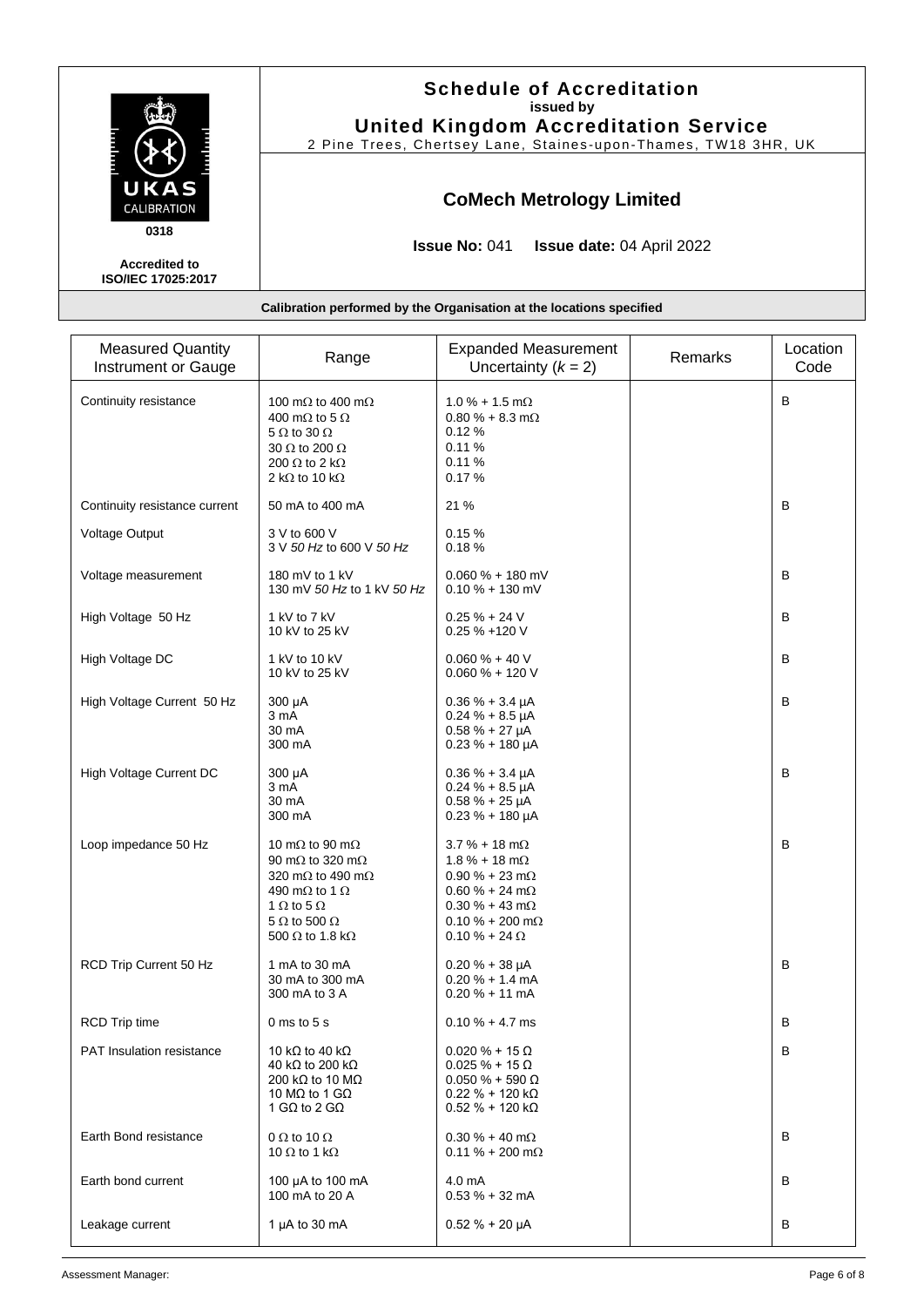|                                                           | <b>Schedule of Accreditation</b><br>issued by<br><b>United Kingdom Accreditation Service</b><br>2 Pine Trees, Chertsey Lane, Staines-upon-Thames, TW18 3HR, UK |
|-----------------------------------------------------------|----------------------------------------------------------------------------------------------------------------------------------------------------------------|
| UKAS<br>CALIBRATION                                       | <b>CoMech Metrology Limited</b>                                                                                                                                |
| 0318<br><b>Accredited to</b><br><b>ISO/IEC 17025:2017</b> | <b>Issue No: 041</b><br><b>Issue date: 04 April 2022</b>                                                                                                       |
|                                                           | Calibration performed by the Organisation at the locations specified                                                                                           |

| <b>Measured Quantity</b><br>Instrument or Gauge    | Range                                                  | <b>Expanded Measurement</b><br>Uncertainty $(k = 2)$ | Remarks                                                  | Location<br>Code |
|----------------------------------------------------|--------------------------------------------------------|------------------------------------------------------|----------------------------------------------------------|------------------|
| <b>Temperature simulation</b><br>Thermocouple type |                                                        |                                                      |                                                          | B                |
| K                                                  | -180 °C to 0 °C                                        | 0.16 °C                                              | Excluding internal<br>reference junction<br>compensation |                  |
|                                                    | 0 °C to 1300 °C                                        | 0.14 °C                                              |                                                          |                  |
| J                                                  | -200 °C to 0 °C<br>0 °C to 1190 °C                     | 0.15 °C<br>0.13 °C                                   |                                                          |                  |
| K                                                  | -180 °C to 0 °C                                        | 0.64 °C                                              | Including internal<br>reference junction                 |                  |
|                                                    | 0 °C to 1300 °C                                        | 0.63 °C                                              | compensation                                             |                  |
| J                                                  | -200 $^{\circ}$ C to 0 $^{\circ}$ C<br>0 °C to 1190 °C | 0.63 °C<br>0.63 °C                                   |                                                          |                  |
| Resistance thermometer<br>simulation               |                                                        |                                                      |                                                          |                  |
| PT 100                                             | -200 °C to 0 °C<br>0 °C to 850 °C                      | 0.21 °C<br>0.21 °C                                   |                                                          |                  |
| <b>END</b>                                         |                                                        |                                                      |                                                          |                  |